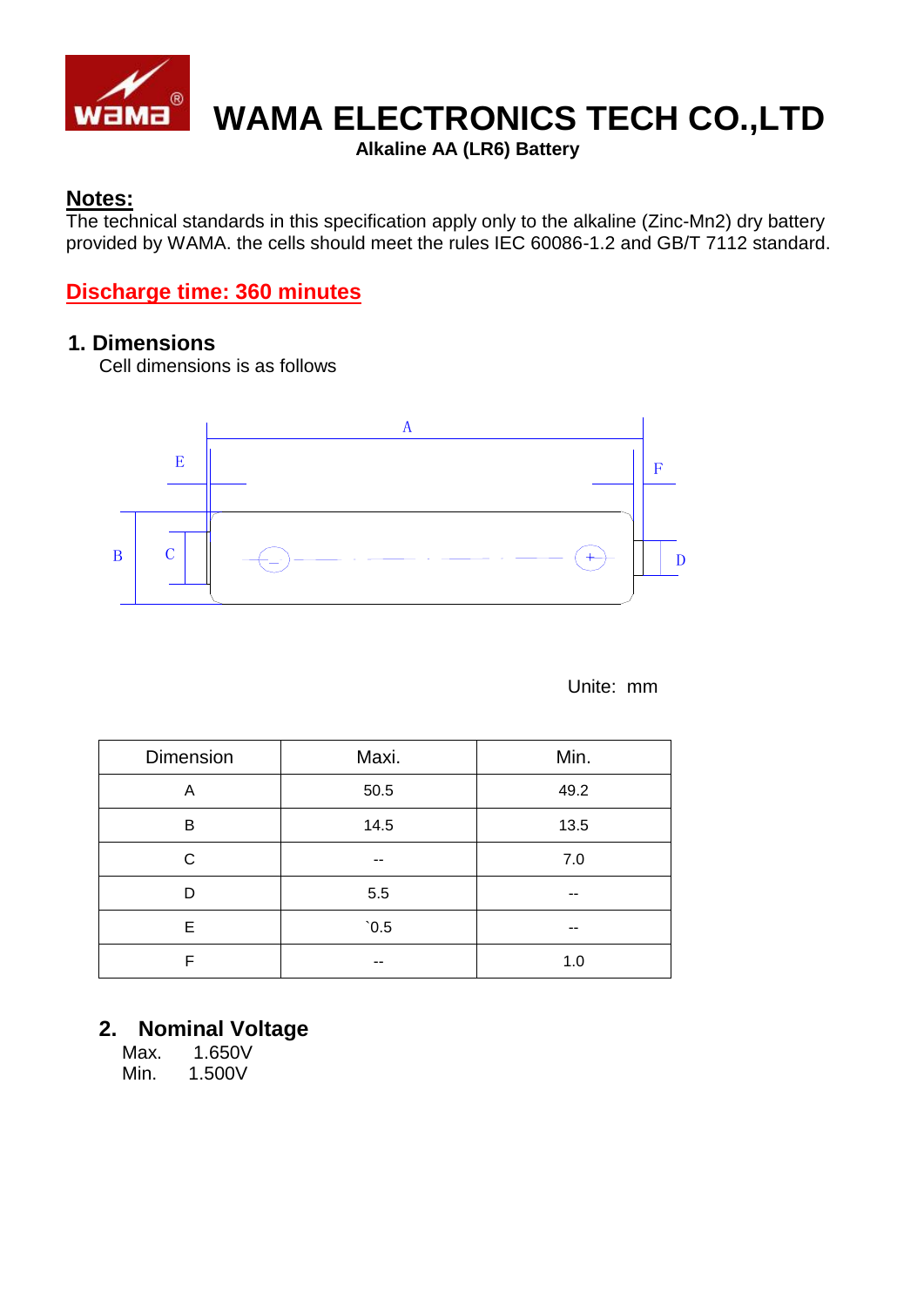

# **WAMA ELECTRONICS TECH CO.,LTD**

**Alkaline AA (LR6) Battery**

## **3 Electrical properties**

Test is carried on the under condition: temperature: 20℃±2℃ relative humidity: 60±15%RH

| 3.1 | Discharge period<br><b>Terminal voltage</b><br>Minimum average discharge duration | Load resistance precision is not lower than±0.5%--------------------------10Ω                                                                                                                                                                                                                                                                                                                                                                | ------------24h/d<br>-----------0.9V                                     |                                          |                                                                  |
|-----|-----------------------------------------------------------------------------------|----------------------------------------------------------------------------------------------------------------------------------------------------------------------------------------------------------------------------------------------------------------------------------------------------------------------------------------------------------------------------------------------------------------------------------------------|--------------------------------------------------------------------------|------------------------------------------|------------------------------------------------------------------|
|     |                                                                                   | Initial period (Battery is considered as in initial period, which is within 30 days after production.)<br>Battery is stored for 12 months under $20^{\circ}$ C $\pm 2^{\circ}$ and $60\pm 10\%$ of relative humidity.<br>Battery is stored for 24 months under $20^{\circ}$ C $\pm 2^{\circ}$ and $60\pm 10\%$ of relative humidity.                                                                                                         |                                                                          |                                          | 18.3 h<br>17.4 h<br>16.5 h                                       |
|     |                                                                                   | Battery is stored for 36 months under $20^{\circ}$ = $2^{\circ}$ and $60\pm10\%$ of relative humidity.                                                                                                                                                                                                                                                                                                                                       |                                                                          |                                          | 15.5 h                                                           |
| 3.2 | Load resistance                                                                   | precision is not lower than±0.5%.<br>Discharge period<br>Terminal voltage                                                                                                                                                                                                                                                                                                                                                                    | Minimum average discharge duration                                       |                                          | 1.8 $\Omega$<br>15s/min 24h/d<br>9V                              |
|     |                                                                                   | Initial period (Battery is considered as in initial period, which is within 30 days after production.)<br>Battery is stored for 12 months under $20^{\circ}$ ± $2^{\circ}$ and $60\pm10\%$ of relative humidity.<br>Battery is stored for 24 months under $20^{\circ}$ = $2^{\circ}$ and $60\pm10\%$ of relative humidity.<br>Battery is stored for 36 months under 20°C±2°C and 60±10% of relative humidity.                                |                                                                          |                                          | 550times<br>511 times<br>495 times<br>440 times                  |
| 3.3 | Load resistance                                                                   | Discharge period<br>Terminal voltage                                                                                                                                                                                                                                                                                                                                                                                                         | precision is not lower than ±0.5%.<br>Minimum average discharge duration |                                          | $3.9 \Omega$<br>24h/d<br>0.8V                                    |
|     |                                                                                   | Initial period (Battery is considered as in initial period, which is within 30 days after production)<br>Battery is stored for 12 months under $20^{\circ}C \pm 2^{\circ}C$ and $60 \pm 10\%$ of relative humidity.<br>Battery is stored for 24 months under $20^{\circ}$ = $2^{\circ}$ and $60\pm10\%$ of relative humidity.<br>Battery is stored for 36 months under $20^{\circ}$ C $\pm 2^{\circ}$ and 60 $\pm$ 10% of relative humidity. |                                                                          |                                          | 6.0h<br>5.5 <sub>h</sub><br>5.1 <sub>h</sub><br>4.8 h            |
| 3.4 | Load resistance                                                                   | precision is not lower than ±0.5%.<br>Discharge period<br>Terminal voltage<br>Minimum average discharge duration                                                                                                                                                                                                                                                                                                                             |                                                                          | $3.9\Omega$<br>1 <sub>h</sub> /d<br>0.8V |                                                                  |
|     |                                                                                   | Initial period (Battery is considered in initial period, which is within 30 days after production)<br>Battery is stored for 12 months under 20°C±2°C and 60±10% of relative humidity.<br>Battery is stored for 24 months under $20^{\circ}$ = $2^{\circ}$ and $60\pm10\%$ of relative humidity.<br>Battery is stored for 36 months under 20°C±2°C and 60±10% of relative humidity                                                            |                                                                          |                                          | 6.6 <sub>h</sub><br>6.1 <sub>h</sub><br>5.9h<br>5.2 <sub>h</sub> |
| 3.5 |                                                                                   | Load resistance<br>Discharge period<br>Terminal voltage<br>Minimum average discharge duration                                                                                                                                                                                                                                                                                                                                                |                                                                          | $43\Omega$<br>1h/d<br>0.9V               |                                                                  |
|     |                                                                                   | Initial period (Battery is considered in initial period, which is within 30 days after production)<br>Battery is stored for 12 months under $20^{\circ}C \pm 2^{\circ}C$ and $60 \pm 10\%$ of relative humidity.<br>Battery is stored for 24 months under $20^{\circ}$ = $2^{\circ}$ and $60\pm10\%$ of relative humidity.<br>Battery is stored for 36 months under $20^{\circ}C \pm 2^{\circ}C$ and $60 \pm 10\%$ of relative humidity      |                                                                          |                                          | 85.0 h<br>80.0 h<br>77.0h<br>72.0h                               |
| 3.6 |                                                                                   | Load resistance<br>Discharge period<br><b>Terminal voltage</b><br>Minimum average discharge duration<br>Initial period (Battery is considered in initial period, which is within 30 days after production)                                                                                                                                                                                                                                   |                                                                          | 1000 mA<br>15s/min 1h/d<br>0.9V          | 250 times                                                        |
|     |                                                                                   |                                                                                                                                                                                                                                                                                                                                                                                                                                              |                                                                          |                                          |                                                                  |